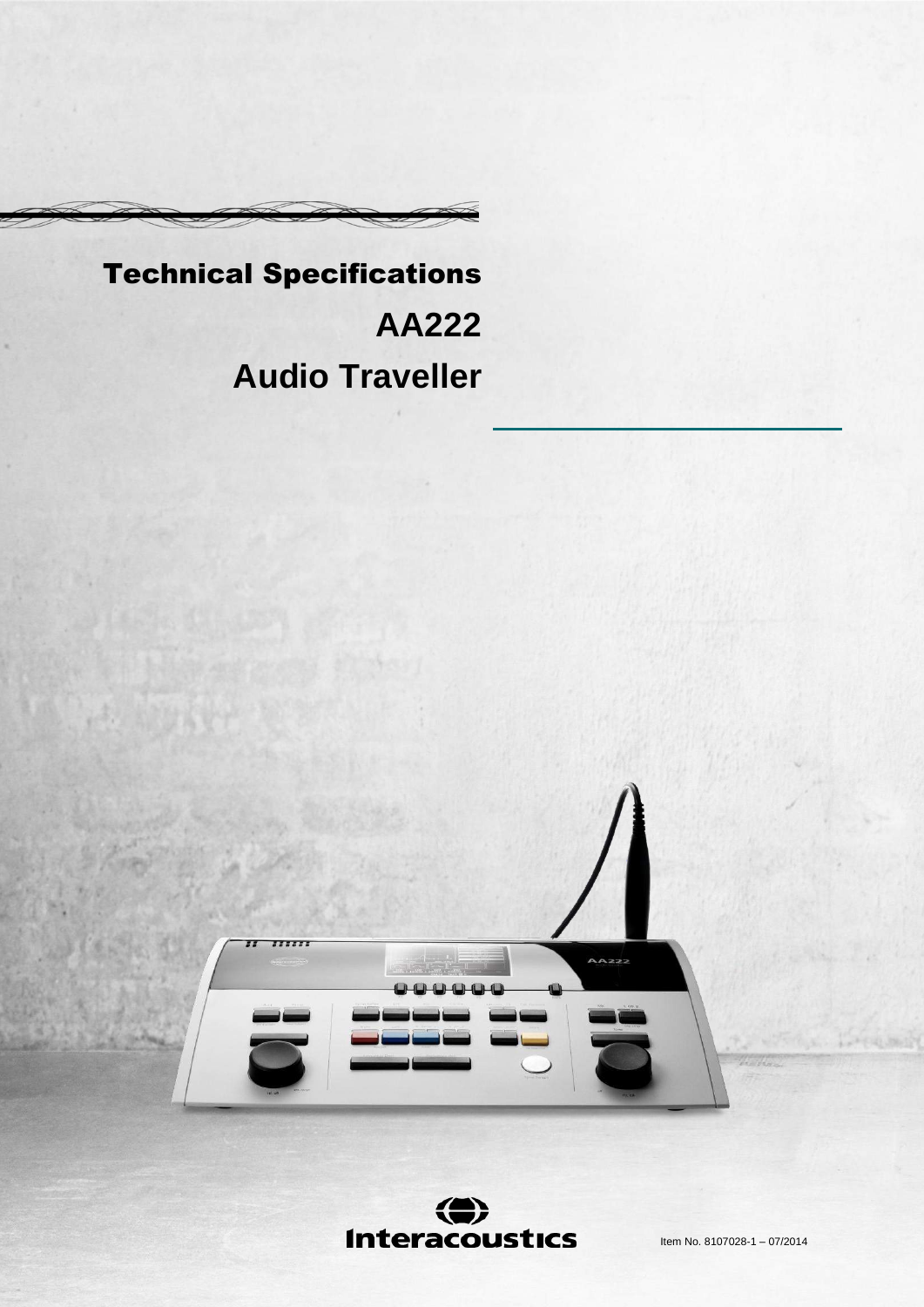# Included and Optional Parts

### **Parts**

#### **Included Parts:**

Audiometric headphone Single contralateral headset CIR33 Insert earphones B71 Bone conductor APS2 Patient Signal ATP-AT235U Universal probe system with shoulder strap and wrist strap (tubing 360mm Ø1.3xØ3.3 transparent silicone) TPR26 3 rolls of recording paper Power cable Dust cover Operation Manual. Multilingual CE instructions for use

#### **Additional Parts:**

EARtone 5A Audiometric Insert Phones 50250 Peltor noise exclosures 21925 Amplivox noise exclosures ACC400 carrying case CAT50 calibration unit 0.2-0.5-2.0-5.0 ml IES impedance ear simulator GSE10 RS232 Galbanic isolation adapter USB cable 2m black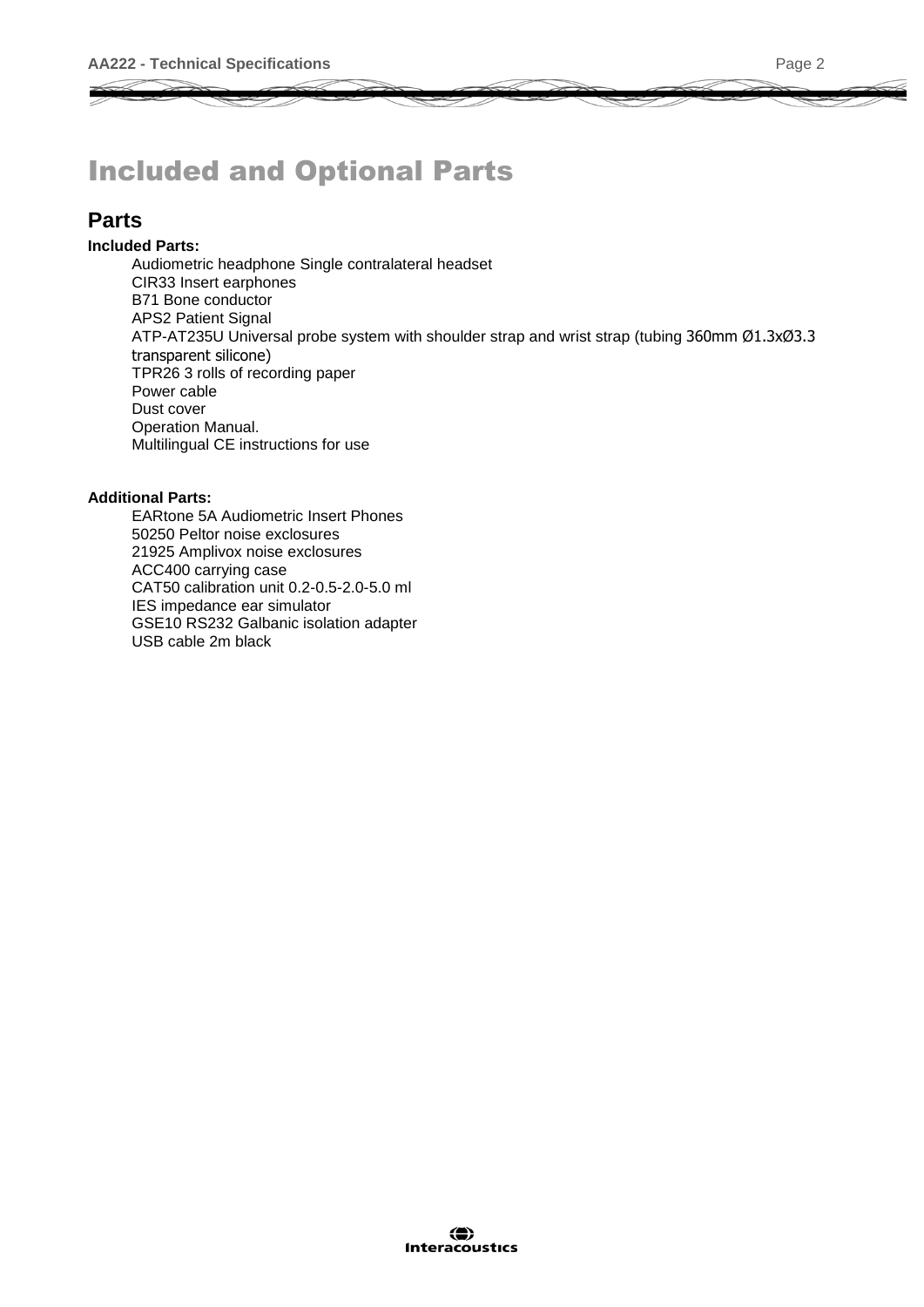# General Technical Specifications

| <b>Standards:</b><br>Safety: | IEC60601-1, Class 1, Type B                        |
|------------------------------|----------------------------------------------------|
| EMC:                         | IEC60601-1-2                                       |
| Impedance:                   | IEC60645-5/ANSI S3.39, Type 2                      |
| Audiometer:                  | IEC60645-1/ANSI S3.6, Tone Type 2, Speech Type B-E |
| Power:                       |                                                    |

#### **Power:**

| <b>Consumption:</b>         | 15VA                          |
|-----------------------------|-------------------------------|
| <b>Mains voltage/fuses:</b> | 100-240V~, 50-60Hz, 0.5A max. |

The AA222 is delivered with a power cord for the relevant national mains socket. But AA222 can be powered by any national AC voltage - Before use, the correct attachment plug/mains cable must be identified and installed.

#### **Operation Environment:**

| Temperature:          | 15 – 35 °C / 65 – 95 °F |
|-----------------------|-------------------------|
| <b>Rel. Humidity:</b> | $30 - 90\%$             |

Temperatures below  $0^{\circ}$ C / 32°F and above 50°C / 122°F may cause permanent damage to the instrument and accessories.

| Warm up time:                                               | 10min at room temperature (20°C / 68°F)                                          |
|-------------------------------------------------------------|----------------------------------------------------------------------------------|
| <b>Printer (Optional)</b><br>Type:<br><b>Printing Time:</b> | Thermal printer with recording paper in rolls.<br>Depending on the test printed. |
| Paper Rolls:                                                |                                                                                  |
| Width:                                                      | 112 ( $+/-$ 0.5) mm                                                              |
| Diameter:                                                   | 45 (+2.0) mm                                                                     |
| <b>Basis weight:</b>                                        | $58.5 +/- 3g/m2$                                                                 |
| Thickness:                                                  | $62 + - 3 u$                                                                     |
| Tensile:                                                    | Min. 3.2 kN/m                                                                    |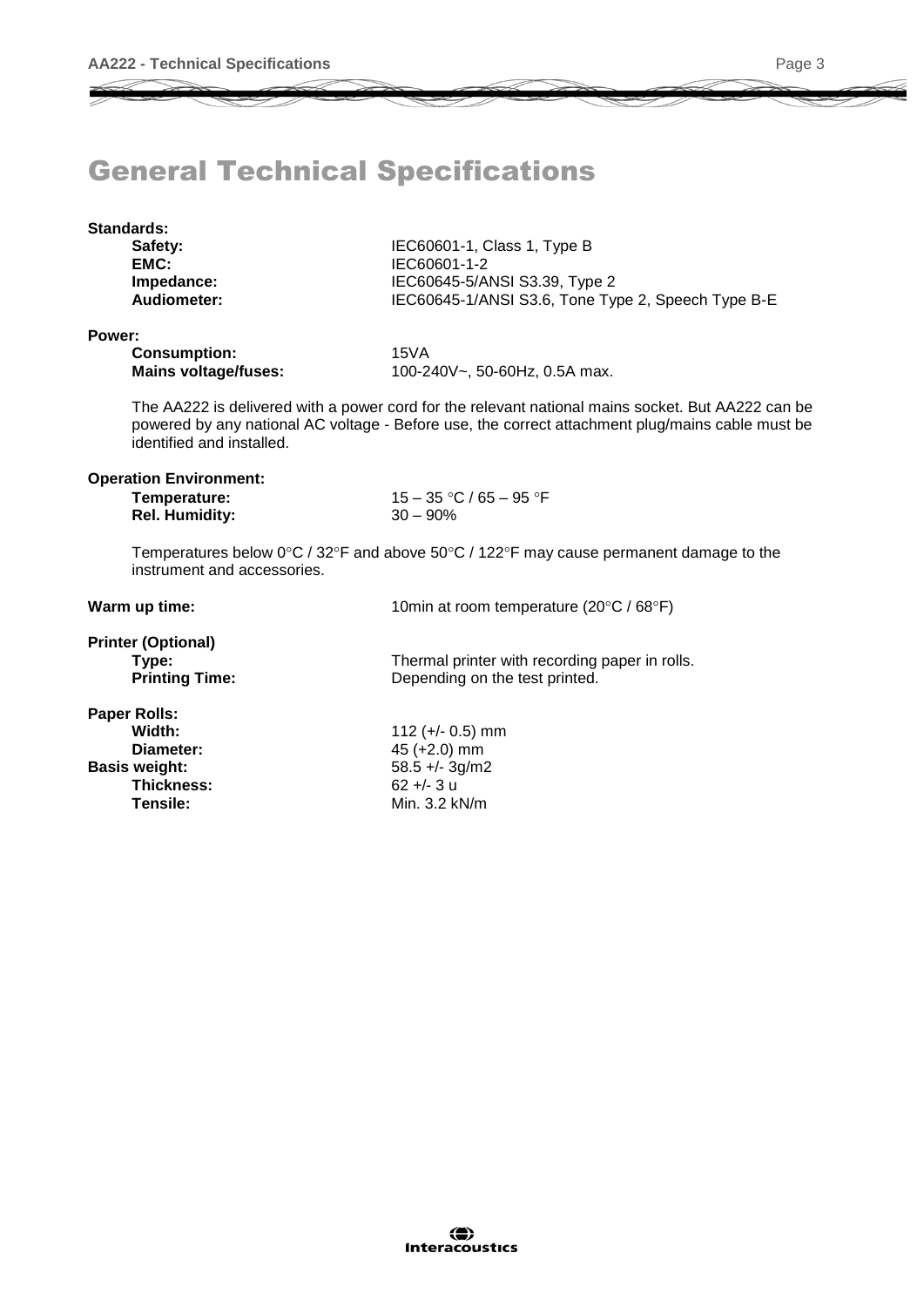### **Impedance Measuring System**

| Probe tone:                |                                                                                                  |                                                                                                                                                                                                                                                       |
|----------------------------|--------------------------------------------------------------------------------------------------|-------------------------------------------------------------------------------------------------------------------------------------------------------------------------------------------------------------------------------------------------------|
|                            | Frequency:<br>Level :                                                                            | 226 Hz.<br>85 dB SPL with AGC, assuring<br>constant level at different volumes.                                                                                                                                                                       |
|                            |                                                                                                  |                                                                                                                                                                                                                                                       |
| <b>Air Pressure</b>        | Control:<br>Indicator:<br>Range:<br><b>Pressure Limitations:</b><br><b>Pressure Change Rate:</b> | Automatic.<br>Measured value is displayed on the graphical display.<br>$-600$ to $+300$ daPa.<br>$-800$ daPa and $+600$ daPa.<br>Minimum (50 daPa/s), medium, maximum or automatic with<br>minimum speed at compliance peak. Selectable in the setup. |
| Compliance                 |                                                                                                  |                                                                                                                                                                                                                                                       |
|                            | Range:                                                                                           | 0.1 to 6.0 ml (Ear volume: 0.1 to 8.0 ml). No difference is<br>measured in the recorded values between static and dynamic<br>measuring mode.                                                                                                          |
| <b>Types</b>               |                                                                                                  |                                                                                                                                                                                                                                                       |
|                            | Tympanometry:                                                                                    | Automatic, where the start and stop pressure can be user-<br>programmed from the setup menu.                                                                                                                                                          |
|                            | <b>Eustachian Tube</b><br><b>Function:</b>                                                       | Williams test (automatic function).                                                                                                                                                                                                                   |
| <b>Indicators</b>          | <b>Graphical display:</b>                                                                        | Compliance is indicated as ml and pressure as daPa. Stimulus                                                                                                                                                                                          |
|                            |                                                                                                  | level is indicated as dB Hearing Level.                                                                                                                                                                                                               |
| <b>Memory</b>              |                                                                                                  |                                                                                                                                                                                                                                                       |
|                            | Tympanometry:                                                                                    | 1 curve per ear.                                                                                                                                                                                                                                      |
|                            | <b>Eustachian Tube</b><br><b>Function:</b>                                                       | 3 curves per ear.                                                                                                                                                                                                                                     |
|                            | <b>Impedance calibration properties</b><br>Probe tone                                            |                                                                                                                                                                                                                                                       |
|                            | Frequencies:                                                                                     | 226 Hz $\pm$ 1%, 678 Hz $\pm$ 1%, 800 $\pm$ 1%,                                                                                                                                                                                                       |
| Level:                     |                                                                                                  | 85 dB SPL ± 1.5 dB measured in an IEC 60318-5 acoustic<br>coupler. The level is constant for all volumes in the                                                                                                                                       |
|                            | Distortion:                                                                                      | measurement range.<br>Max 3% THD                                                                                                                                                                                                                      |
|                            | <b>Calibrated transducers</b>                                                                    |                                                                                                                                                                                                                                                       |
|                            | <b>Audiometry headset:</b>                                                                       | Telephonics TDH/DD45 with a static force of 4.5N ±0.5N                                                                                                                                                                                                |
|                            | <b>Bone conductor:</b>                                                                           | Radioear B71 with a static force of 5.4N±0.5N                                                                                                                                                                                                         |
| <b>Definition of units</b> | 1 ml at 226 Hz = 1 acoustic mmho,                                                                |                                                                                                                                                                                                                                                       |
|                            | 1 acoustics mho = $10^{-8} \text{m}^3/\text{Pa} \cdot \text{s}$                                  |                                                                                                                                                                                                                                                       |
|                            | $1$ daPa = 10 Pascal                                                                             |                                                                                                                                                                                                                                                       |
|                            |                                                                                                  |                                                                                                                                                                                                                                                       |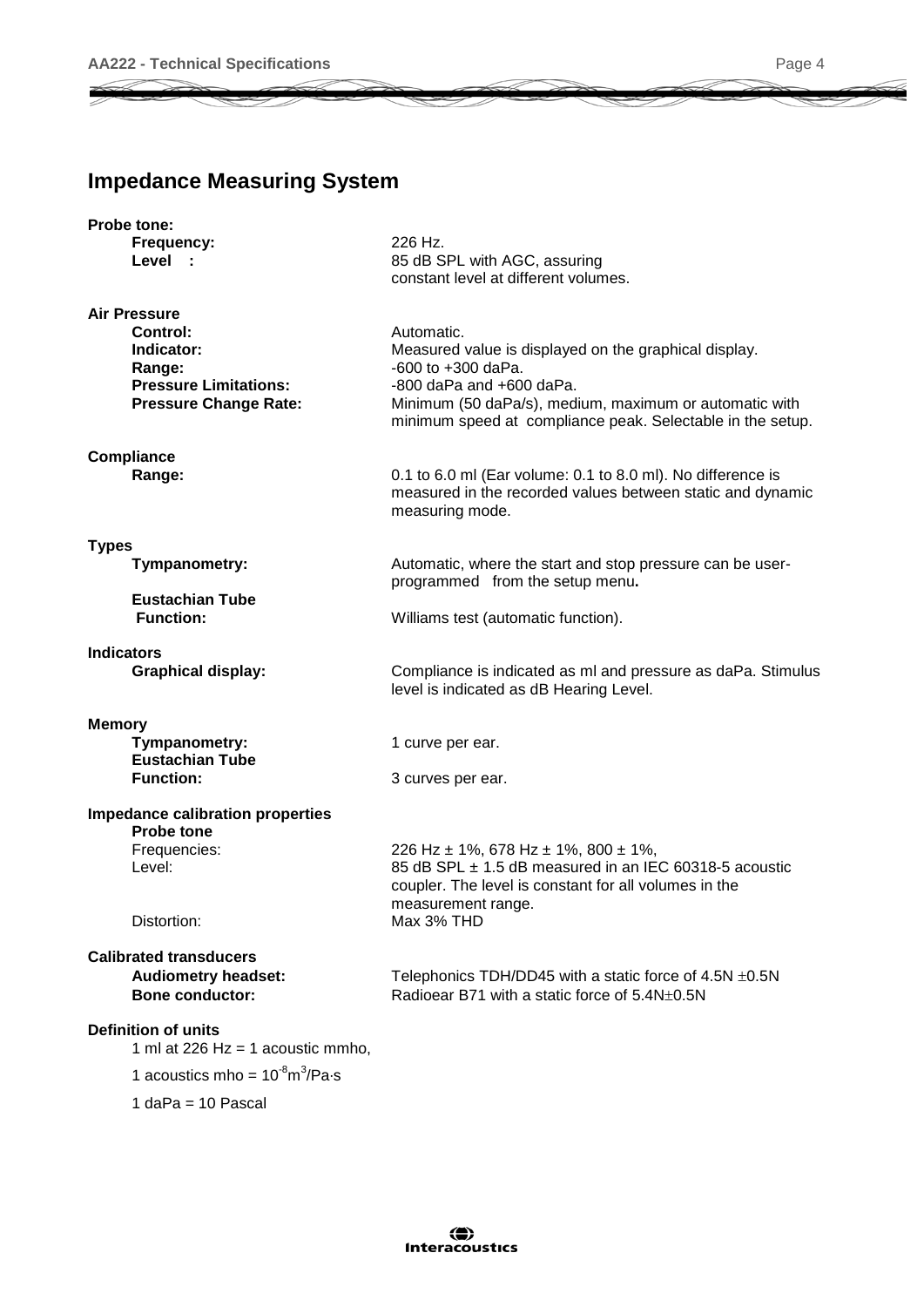### **Reflex and Audiometer Functions**

|               | <b>Signal Sources</b>        |                                                                      |
|---------------|------------------------------|----------------------------------------------------------------------|
|               | Tone - Contra, Reflex:       | 250, 500, 1000, 2000, 3000, 4000, 6000 and 8000Hz.                   |
|               | Tone - Contra,               |                                                                      |
|               | <b>Audiometry:</b>           | 125, 250, 500, 750, 1000, 1500, 2000, 3000, 4000, 6000 and<br>8000Hz |
|               | Tone - Ipsi, Reflex:         | 500, 1000, 2000, 3000 and 4000Hz.                                    |
|               | Noise - Contra, Reflex:      | Wide Band, High Pass, Low Pass                                       |
|               | Noise - Ipsi, Reflex:        | Wide Band, High Pass, Low Pass.                                      |
|               | Noise - Audiometry:          | Narrow Band (IEC60645-1) White Noise                                 |
|               |                              |                                                                      |
| <b>Inputs</b> |                              |                                                                      |
|               | CD1/2:                       | Connection for CD player or tape recorder.                           |
|               | Mic:                         | Connection for external microphone for live speech.                  |
|               | <b>Talk Back:</b>            | Connection for talk back microphone.                                 |
|               | <b>Patient Response:</b>     | Patient response switch connection.                                  |
| Output        |                              |                                                                      |
|               | <b>Audiometry Earphones:</b> | Audiometric headphone, left and right.                               |
|               | <b>Bone Conduction:</b>      | B71 bone conductor.                                                  |
|               | Free Field 1 and 2:          | Electrical output for external 2 channel power amplifier (AP12       |
|               |                              | and AP70).                                                           |
|               | <b>Monitor:</b>              | Monitor earphone disconnects the internal monitor loudspeaker        |
|               |                              | when inserted. Operator can monitor signal when presented to         |
|               |                              | the patient as well as the talk back signal from the patient's       |
|               |                              | microphone.                                                          |
|               | <b>Contra Earphone:</b>      | Audiometric headphones for reflex and audiometry                     |
|               |                              | measurements.                                                        |
|               | Ipsi Earphone:               | Probe earphone incorporated in probe system for reflex               |
|               |                              | measurements.                                                        |
|               | <b>Reflex sensitivity:</b>   | 0.001 ml is the lowest detectable volume change.                     |
|               |                              |                                                                      |
|               | <b>Reflex detection:</b>     | The risk of artefacts at higher stimulus levels in reflex            |
|               |                              | measurements are minor and will not activate the reflex              |
|               |                              | detection system.                                                    |
|               | Air:                         | Connection for air system to probe.                                  |
|               | USB:                         | Input/output for PC connection. An external PC can be setup to       |
|               |                              | both monitor and control the instrument.                             |
|               |                              | The control actions can be followed on the display and the           |
|               |                              | operation panel. Online communication can be selected, where         |
|               |                              | the measured data will be sent to an external PC.                    |
|               | Keyboard:                    | Connection for external keyboard, standard PC type.                  |
|               |                              |                                                                      |
|               | <b>Tolerance</b>             |                                                                      |
|               | <b>Probe tone:</b>           | frequency accuracy better than 2%                                    |
|               | Insert earphones:            | frequency accuracy better than 3%                                    |
|               | Super-aural earphone:        | frequency accuracy better than 3%                                    |
| <b>THD</b>    |                              |                                                                      |
|               | <b>Probe tone:</b>           | THD is less than 3%                                                  |
|               | Insert earphones:            | THD is less than 5%                                                  |
|               | Super-aural earphone:        | THD is less than 2.5%                                                |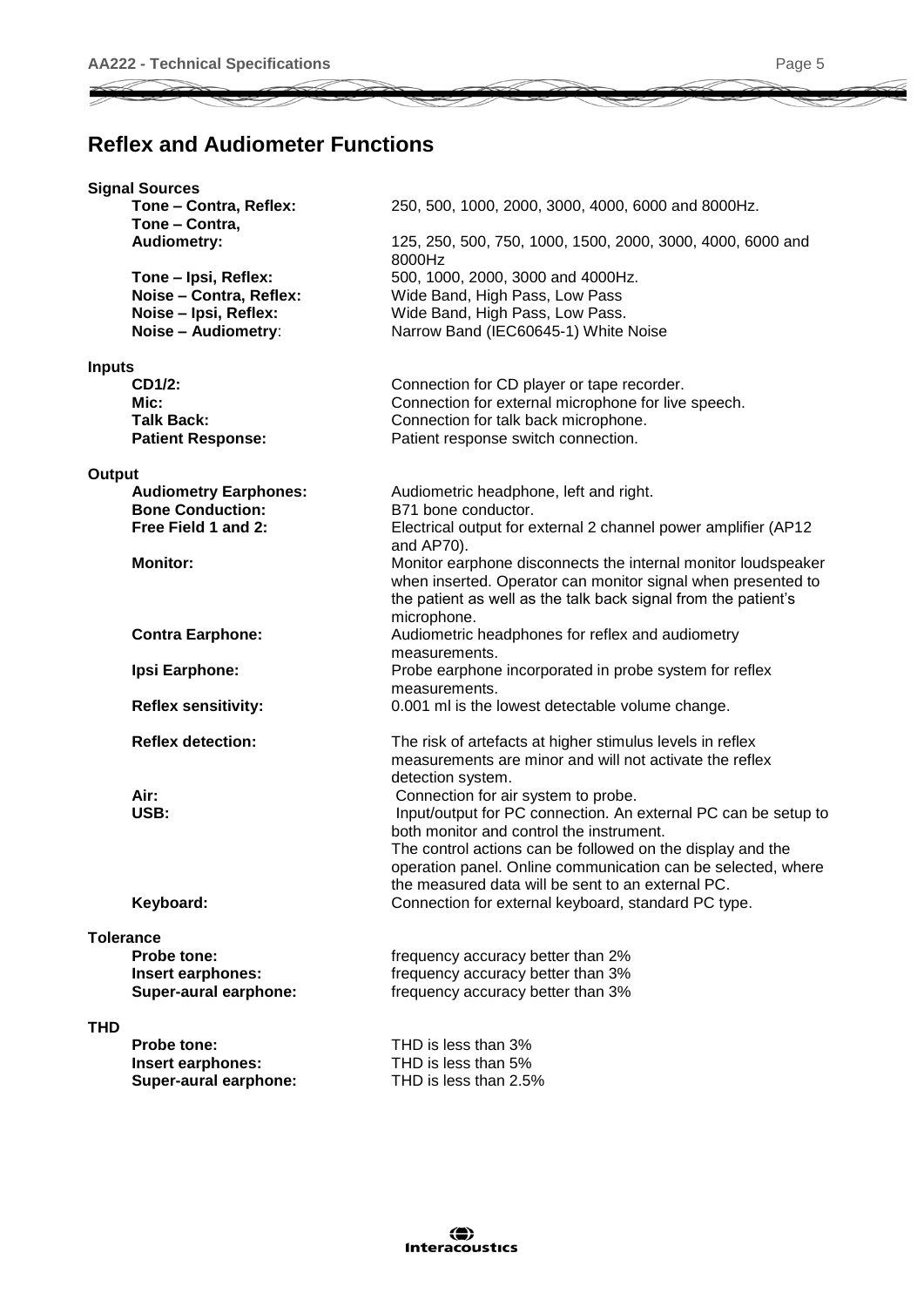#### **Attenuator**

| Range: |
|--------|
|--------|

| Range:                       | 0 to 130 dB in 1 or 5 dB steps.                                                                                                                        |
|------------------------------|--------------------------------------------------------------------------------------------------------------------------------------------------------|
|                              | Typical range is -10 to 120 dB HL.                                                                                                                     |
|                              | Range is individual for different modes - see table 1.                                                                                                 |
| <b>Test Types</b>            |                                                                                                                                                        |
| <b>Manual Audiometry:</b>    | Manual control of all functions.                                                                                                                       |
| <b>Automatic Audiometry:</b> | Auto threshold according to ISO 8253-1 (Patient controlled<br>Hughson Westlake). Threshold is determined by the activation of<br>the patient response. |
| <b>Manual Reflex:</b>        | Manual control of all functions.                                                                                                                       |
| <b>Reflex Decay:</b>         | Manually controlled with stimulus duration of 10 seconds.                                                                                              |
| SISI:                        | With automatic scoring calculation (5 dB included for<br>familiarisation.                                                                              |
| Warble:                      | $5$ Hz sine, $+/-5$ % modulation.                                                                                                                      |
| Stenger:                     | Binaural pure tone or speech stimulation.                                                                                                              |
| <b>ABLB :</b>                | Automatic loudness balance test (Fowler).                                                                                                              |
|                              |                                                                                                                                                        |

#### **Memory**

6 ipsilateral and 6 contralateral graphs / curves, which each can hold up to 6 pulses. There is an additional capacity for 6 manual tests.

#### **Properties of stimuli**

**General** Specifications for stimulus and audiometer signals are made to follow IEC 60645-1

#### **Contralateral Earphone**

| Pure tone:             | ISO 389-1 for audiometric headphone                                                            |
|------------------------|------------------------------------------------------------------------------------------------|
| Wide Band noise (WB):  | Interacoustics standard                                                                        |
| - spectral properties: | As "Broad band noise" specified in IEC 60645-5, but with 500 Hz<br>as lower cut-off frequency. |
| Low pass noise (LP):   | Interacoustics standard                                                                        |
| - spectral properties: | Uniform from 500 Hz to 1600 Hz, $\pm$ 5 dB re. 1000 Hz level                                   |
| Hign pass noise (HP):  | Uniform from 1600 Hz to 10 kHz, ±5 dB re. 1000 Hz level                                        |
|                        |                                                                                                |

#### **Ipsilateral Earphone**

| Interacoustics standard                                         |
|-----------------------------------------------------------------|
| Interacoustics standard                                         |
| As "Broad band noise" specified in IEC 60645-5, but with 500 Hz |
| as lower cut-off frequency.                                     |
| Interacoustics standard                                         |
| Uniform from 500 Hz to 1600 Hz, $±10$ dB re. 1000 Hz level      |
| Uniform from 1600 Hz to 10 kHz, ±10 dB re. 1000 Hz level        |
| The actual sound pressure level at the eardrum will depend on   |
| the volume of the ear. See table 2.                             |
|                                                                 |

#### **Electrical output properties**

| 44.2 (+5/-0) mS   |
|-------------------|
| 44.2 (+5/-0) mS   |
| 44.2 (+5/-0) mS   |
| 44.2 (+5/-0) mS   |
| $5\%$ ( $\pm$ 2%) |
| $5\%$ (± 2%)      |
|                   |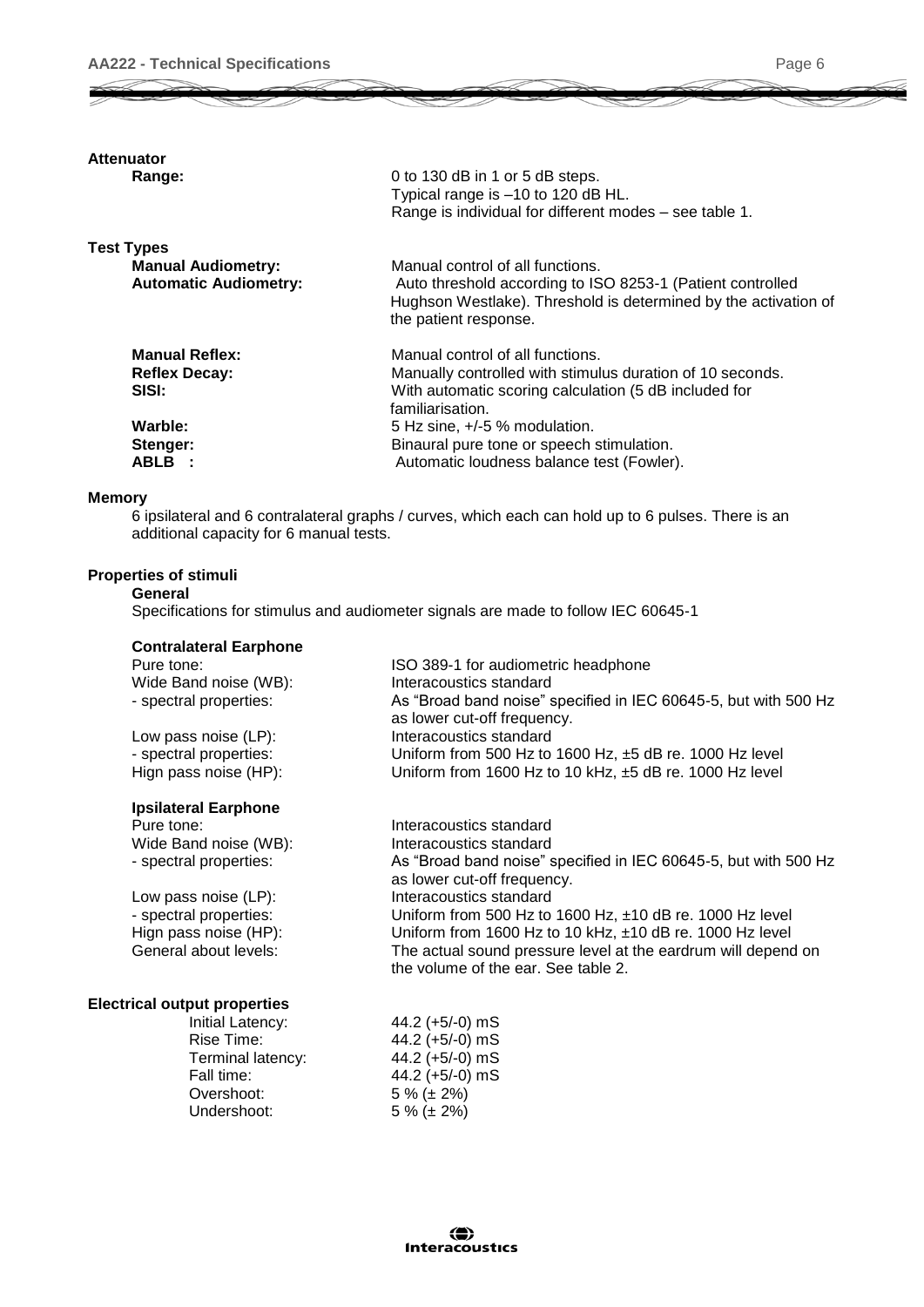| <b>Frequency</b>                                              |       | <b>Reflex</b>                   |                    |                    |          |              |       |         |  |  |  |
|---------------------------------------------------------------|-------|---------------------------------|--------------------|--------------------|----------|--------------|-------|---------|--|--|--|
|                                                               |       |                                 | <b>Ipsilateral</b> |                    |          |              |       |         |  |  |  |
|                                                               |       | <b>Audiometric</b><br>headphone |                    | <b>EAR-Tone 3A</b> |          | Insert/CIR33 |       |         |  |  |  |
|                                                               | Min   | Max*                            | Min                | $Max^*$            | Min      | Max*         | Min   | $Max^*$ |  |  |  |
| Hz                                                            | dB HL | dB HL                           | dB HL              | dB HL              | dB HL    | dB HL        | dB HL | DB HL   |  |  |  |
| 250                                                           | $-10$ | 110                             | $-10$              | 105                | $\Omega$ | 100          |       |         |  |  |  |
| 500                                                           | $-10$ | 120                             | $-10$              | 110                | $\Omega$ | 105          | 10    | 105     |  |  |  |
| 1000                                                          | $-10$ | 120                             | $-10$              | 120                | 0        | 110          | 10    | 110     |  |  |  |
| 2000                                                          | $-10$ | 120                             | $-10$              | 120                | $\Omega$ | 105          | 10    | 105     |  |  |  |
| 3000                                                          | $-10$ | 120                             | $-10$              | 120<br>$\Omega$    |          | 100          | 10    | 100     |  |  |  |
| 4000                                                          | $-10$ | 120                             | $-10$              | 115                | $\Omega$ | 95           | 10    | 100     |  |  |  |
| 6000                                                          | -10   | 120                             | $-10$              | 100                |          |              |       |         |  |  |  |
| 8000                                                          | $-10$ | 110                             | $-10$              | 95                 |          |              |       |         |  |  |  |
| WB noise                                                      | $-10$ | 120                             | $-10$              | 120                | $\Omega$ | 100          | 10    | 105     |  |  |  |
| LP noise                                                      | $-10$ | 120                             | $-10$              | 120                | $\Omega$ | 100          | 10    | 105     |  |  |  |
| HP noise                                                      | $-10$ | 120                             | $-10$              | 120                | 0        | 100          | 10    | 105     |  |  |  |
| Minimum level step size 5 dB                                  |       |                                 |                    |                    |          |              |       |         |  |  |  |
| Maximum difference error between tow steps is less than ±3 dB |       |                                 |                    |                    |          |              |       |         |  |  |  |
| Residual noise is less than 25 dB (A)                         |       |                                 |                    |                    |          |              |       |         |  |  |  |
| Signal to noise ratio is larger than 80 dB (A)                |       |                                 |                    |                    |          |              |       |         |  |  |  |
| ON-OFF ration is larger than 80 dB (A)                        |       |                                 |                    |                    |          |              |       |         |  |  |  |
| Rise-/fall time: $35 \text{ ms } (\pm 10 \text{ ms})$         |       |                                 |                    |                    |          |              |       |         |  |  |  |

| Freq.     | Variation of ipsi stimulus levels for different<br>volumes of the ear canal |                |  |  |  |  |  |  |  |  |
|-----------|-----------------------------------------------------------------------------|----------------|--|--|--|--|--|--|--|--|
|           | Relative to the calibration performed on an IEC 126 coupler                 |                |  |  |  |  |  |  |  |  |
|           | $0.5$ ml                                                                    | 1 <sub>m</sub> |  |  |  |  |  |  |  |  |
| [Hz]      | [dB]                                                                        | [dB]           |  |  |  |  |  |  |  |  |
| 500       | 9.7                                                                         | 5.3            |  |  |  |  |  |  |  |  |
| 1000      | 9.7                                                                         | 5.3            |  |  |  |  |  |  |  |  |
| 2000      | 11.7                                                                        | 3.9            |  |  |  |  |  |  |  |  |
| 3000      | $-0.8$                                                                      | $-0.5$         |  |  |  |  |  |  |  |  |
| 4000      | $-1.6$                                                                      | $-0.8$         |  |  |  |  |  |  |  |  |
| <b>WB</b> | 7.5                                                                         | 3.2            |  |  |  |  |  |  |  |  |
| <b>LP</b> | 8.0                                                                         | 3.6            |  |  |  |  |  |  |  |  |
| HP        | 3.9                                                                         | 1.4            |  |  |  |  |  |  |  |  |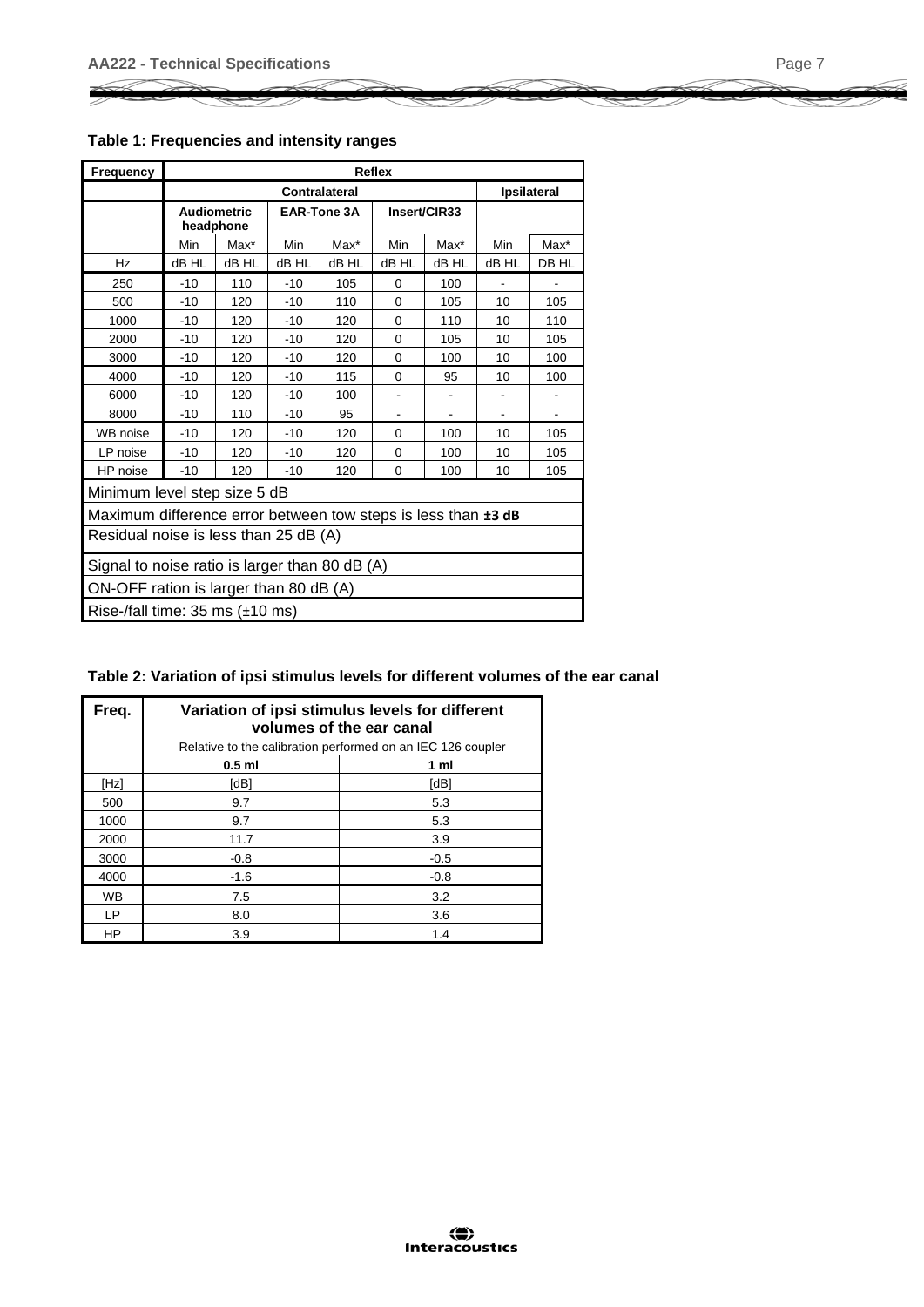#### **Table 3: General properties for earphones**

|       | Sound attenuation values for<br>earphones                                         |                              |       | Difference between free fie<br>and coupler sensitivity<br>levels. Used by Free Field<br>equivalent earphone outpu<br>(Type A-E or B-E) |
|-------|-----------------------------------------------------------------------------------|------------------------------|-------|----------------------------------------------------------------------------------------------------------------------------------------|
| Freq. |                                                                                   | Attenuation                  | Freq. | Correction<br>values                                                                                                                   |
| [Hz]  | Audiometric<br>headphone<br>with<br>MX41/AR or<br><b>PN 51</b><br>cushion<br>[dB] | EAR-Tone<br>3A<br>[dB]       | [Hz]  | Audiometric<br>headphone w<br>MX41/AR or<br>PN 51 cushic<br>using IEC 30<br>coupler<br>[dB]                                            |
| 125   | 3                                                                                 | 32.5                         | 125   | $-17.5$                                                                                                                                |
| 160   | 4                                                                                 |                              | 160   | $-14.5$                                                                                                                                |
| 200   | 5                                                                                 |                              | 200   | $-12$                                                                                                                                  |
| 250   | 5                                                                                 | 36                           | 250   | $-9.5$                                                                                                                                 |
| 315   | 5                                                                                 | $\overline{\phantom{a}}$     | 315   | $-6.5$                                                                                                                                 |
| 400   | 6                                                                                 |                              | 400   | $-3.5$                                                                                                                                 |
| 500   | $\overline{7}$                                                                    | 37.5                         | 500   | $-0.5$                                                                                                                                 |
| 630   | 9                                                                                 | -                            | 630   | 0                                                                                                                                      |
| 750   |                                                                                   |                              | 750   |                                                                                                                                        |
| 800   | 11                                                                                | -                            | 800   | $-0.5$                                                                                                                                 |
| 1000  | 15                                                                                | 36.5                         | 1000  | $-0.5$                                                                                                                                 |
| 1250  | 18                                                                                |                              | 1250  | $-1$                                                                                                                                   |
| 1500  | $\qquad \qquad \blacksquare$                                                      |                              | 1500  |                                                                                                                                        |
| 1600  | 21                                                                                |                              | 1600  | -4                                                                                                                                     |
| 2000  | 26                                                                                | 33                           | 2000  | -6                                                                                                                                     |
| 2500  | 28                                                                                | L,                           | 2500  | $-7$                                                                                                                                   |
| 3000  | $\overline{a}$                                                                    |                              | 3000  | ä,                                                                                                                                     |
| 3150  | 31                                                                                |                              | 3150  | $-10.5$                                                                                                                                |
| 4000  | 32                                                                                | 39.5                         | 4000  | $-10.5$                                                                                                                                |
| 5000  | 29                                                                                |                              | 5000  | $-11$                                                                                                                                  |
| 6000  | $\blacksquare$                                                                    |                              | 6000  |                                                                                                                                        |
| 6300  | 26                                                                                | $\qquad \qquad \blacksquare$ | 6300  | $-10.5$                                                                                                                                |
| 8000  | 24                                                                                | 42.5                         | 8000  | 1.5                                                                                                                                    |

| Difference between free field<br>and coupler sensitivity<br>levels. Used by Free Field<br>equivalent earphone output<br>(Type A-E or B-E) |                                |  |  |  |  |  |  |  |  |
|-------------------------------------------------------------------------------------------------------------------------------------------|--------------------------------|--|--|--|--|--|--|--|--|
| Frea.                                                                                                                                     | Correction                     |  |  |  |  |  |  |  |  |
|                                                                                                                                           | values                         |  |  |  |  |  |  |  |  |
|                                                                                                                                           | Audiometric                    |  |  |  |  |  |  |  |  |
|                                                                                                                                           | headphone with                 |  |  |  |  |  |  |  |  |
|                                                                                                                                           | MX41/AR or                     |  |  |  |  |  |  |  |  |
|                                                                                                                                           | PN 51 cushion<br>using IEC 303 |  |  |  |  |  |  |  |  |
|                                                                                                                                           | coupler                        |  |  |  |  |  |  |  |  |
| [Hz]                                                                                                                                      | [dB]                           |  |  |  |  |  |  |  |  |
| 125                                                                                                                                       | $-17.5$                        |  |  |  |  |  |  |  |  |
| 160                                                                                                                                       | $-14.5$                        |  |  |  |  |  |  |  |  |
| 200                                                                                                                                       | $-12$                          |  |  |  |  |  |  |  |  |
| 250                                                                                                                                       | $-9.5$                         |  |  |  |  |  |  |  |  |
| 315                                                                                                                                       | $-6.5$                         |  |  |  |  |  |  |  |  |
| 400                                                                                                                                       | $-3.5$                         |  |  |  |  |  |  |  |  |
| 500                                                                                                                                       | $-0.5$                         |  |  |  |  |  |  |  |  |
| 630                                                                                                                                       | 0                              |  |  |  |  |  |  |  |  |
| 750                                                                                                                                       |                                |  |  |  |  |  |  |  |  |
| 800                                                                                                                                       | $-0.5$                         |  |  |  |  |  |  |  |  |
| 1000                                                                                                                                      | $-0.5$                         |  |  |  |  |  |  |  |  |
| 1250                                                                                                                                      | -1                             |  |  |  |  |  |  |  |  |
| 1500                                                                                                                                      |                                |  |  |  |  |  |  |  |  |
| 1600                                                                                                                                      | -4                             |  |  |  |  |  |  |  |  |
| 2000                                                                                                                                      | -6                             |  |  |  |  |  |  |  |  |
| 2500                                                                                                                                      | -7                             |  |  |  |  |  |  |  |  |
| 3000                                                                                                                                      |                                |  |  |  |  |  |  |  |  |
| 3150                                                                                                                                      | -10.5                          |  |  |  |  |  |  |  |  |
| 4000                                                                                                                                      | $-10.5$                        |  |  |  |  |  |  |  |  |
| 5000                                                                                                                                      | $-11$                          |  |  |  |  |  |  |  |  |
| 6000                                                                                                                                      |                                |  |  |  |  |  |  |  |  |
| 6300                                                                                                                                      | $-10.5$                        |  |  |  |  |  |  |  |  |
| 8000                                                                                                                                      | 1.5                            |  |  |  |  |  |  |  |  |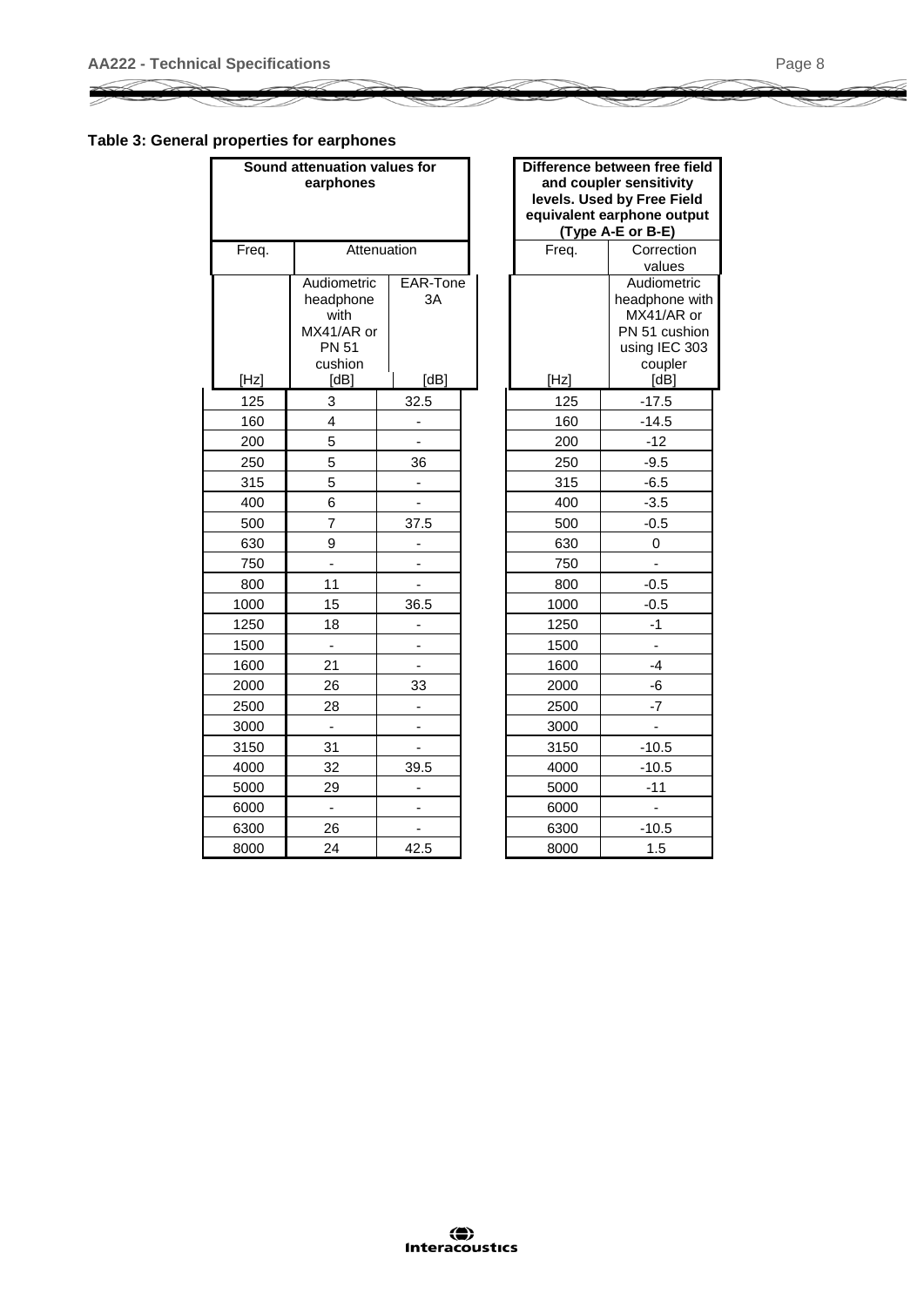| Freq.     |                          | Reference values for stimulus and audiometer |                         |                                                                                                                                        |                      |                        |                       |                           |                       |                          |                       |  |  |
|-----------|--------------------------|----------------------------------------------|-------------------------|----------------------------------------------------------------------------------------------------------------------------------------|----------------------|------------------------|-----------------------|---------------------------|-----------------------|--------------------------|-----------------------|--|--|
|           |                          | calibration                                  |                         |                                                                                                                                        |                      |                        |                       |                           |                       |                          |                       |  |  |
|           | <b>ISO</b><br>389-1      | <b>ANSI</b><br>S3.6                          | ISO 389-4<br>(ISO 8798) | ISO 389-<br>ISO 389-3<br><b>ANSI</b><br>ISO 389-2<br>ISO 389-<br><b>Interacoustics Standard</b><br>S3.6<br>(ISO<br>$\overline{7}$<br>7 |                      |                        |                       |                           |                       |                          |                       |  |  |
|           | (TDH/<br><b>DD45</b> )   | (TDH/DD<br>45)                               | (NB)<br>masking)        | 7566)<br>(BC)                                                                                                                          | (BC)                 | (Insert)               | Free<br>field<br>(FF) | Diffuse-<br>field<br>(FF) | <b>TDH/DD</b><br>45   | Insert Ipsi              |                       |  |  |
| [Hz]      | [dB<br>re.<br>20<br>µPal | [dB re.<br>20<br>µPal                        | [dB re.<br>$20 \mu Pa$  | [dB re.<br>$1 \mu N$                                                                                                                   | [dB re.<br>$1 \mu N$ | [dB re.<br>$20 \mu Pa$ | [dB re.<br>20<br>µPa] | [dB re.]<br>20<br>µPa]    | [dB re.<br>20<br>µPal | [dB<br>re.<br>20<br>µPal | [dB re.<br>20<br>µPa] |  |  |
| 125       | 45,<br>0                 | 45                                           | 4                       |                                                                                                                                        |                      | 26                     | 22,0                  | 22,0                      |                       |                          |                       |  |  |
| 250       | 25,<br>5                 | 25,5                                         | 4                       | 67                                                                                                                                     | 67                   | 14                     | 11,0                  | 11,0                      |                       |                          |                       |  |  |
| 500       | 11,<br>5                 | 11,5                                         | 4                       | 58                                                                                                                                     | 58                   | 5,5                    | 4,0                   | 3,5                       |                       |                          |                       |  |  |
| 750       | 7,5                      | 8                                            | 5                       | 48,5                                                                                                                                   | 48,5                 | $\overline{2}$         | 2,0                   | 1,0                       |                       |                          |                       |  |  |
| 1000      | $\overline{7}$           | 7                                            | 6                       | 42,5                                                                                                                                   | 42,5                 | 0                      | 2,0                   | 0,5                       |                       |                          |                       |  |  |
| 1500      | 6,5                      | 6,5                                          | 6                       | 36,5                                                                                                                                   | 36,5                 | $\overline{2}$         | 0,5                   | $-1,0$                    |                       |                          |                       |  |  |
| 2000      | 9                        | 9                                            | 6                       | 31                                                                                                                                     | 31                   | $\overline{3}$         | $-1,5$                | $-1,5$                    |                       |                          |                       |  |  |
| 3000      | 10                       | 10                                           | 6                       | 30                                                                                                                                     | 30                   | 3,5                    | $-6,0$                | $-4,0$                    |                       |                          |                       |  |  |
| 4000      | 9,5                      | 9,5                                          | 5                       | 35,5                                                                                                                                   | 35,5                 | 5,5                    | $-6,5$                | $-5,0$                    |                       |                          |                       |  |  |
| 6000      | 15,<br>5                 | 15,5                                         | 5                       | 40                                                                                                                                     |                      | $\overline{2}$         | 2,5                   | -0,5                      |                       |                          |                       |  |  |
| 8000      | 13                       | 13                                           | 5                       | 40                                                                                                                                     |                      | 0                      | 11,5                  | 5,5                       |                       |                          |                       |  |  |
| <b>WB</b> |                          |                                              |                         |                                                                                                                                        |                      |                        |                       |                           | -8                    | -5                       | -5                    |  |  |
| <b>LP</b> |                          |                                              |                         |                                                                                                                                        |                      |                        |                       |                           | -6                    | $-7$                     | $-7$                  |  |  |
| HP        |                          |                                              |                         |                                                                                                                                        |                      |                        |                       |                           | -10                   | -8                       | -8                    |  |  |

| Table 4: Reference values for stimulus and audiometer calibration |  |  |  |  |
|-------------------------------------------------------------------|--|--|--|--|
|-------------------------------------------------------------------|--|--|--|--|

ISO 389-3 / ANSI S3.6. Valid for placement on the human mastoid

#### **Coupler types used by calibration**

- TDH/DD45 is calibrated using a 6cc acoustic coupler made in accordance to IEC 60318-3
- Insert phones are calibrated using a 2cc acoustic coupler made in accordance to IEC 60318-5
- Bone Conductor is calibrated using a mechanical coupler made in accordance to IEC 60318-6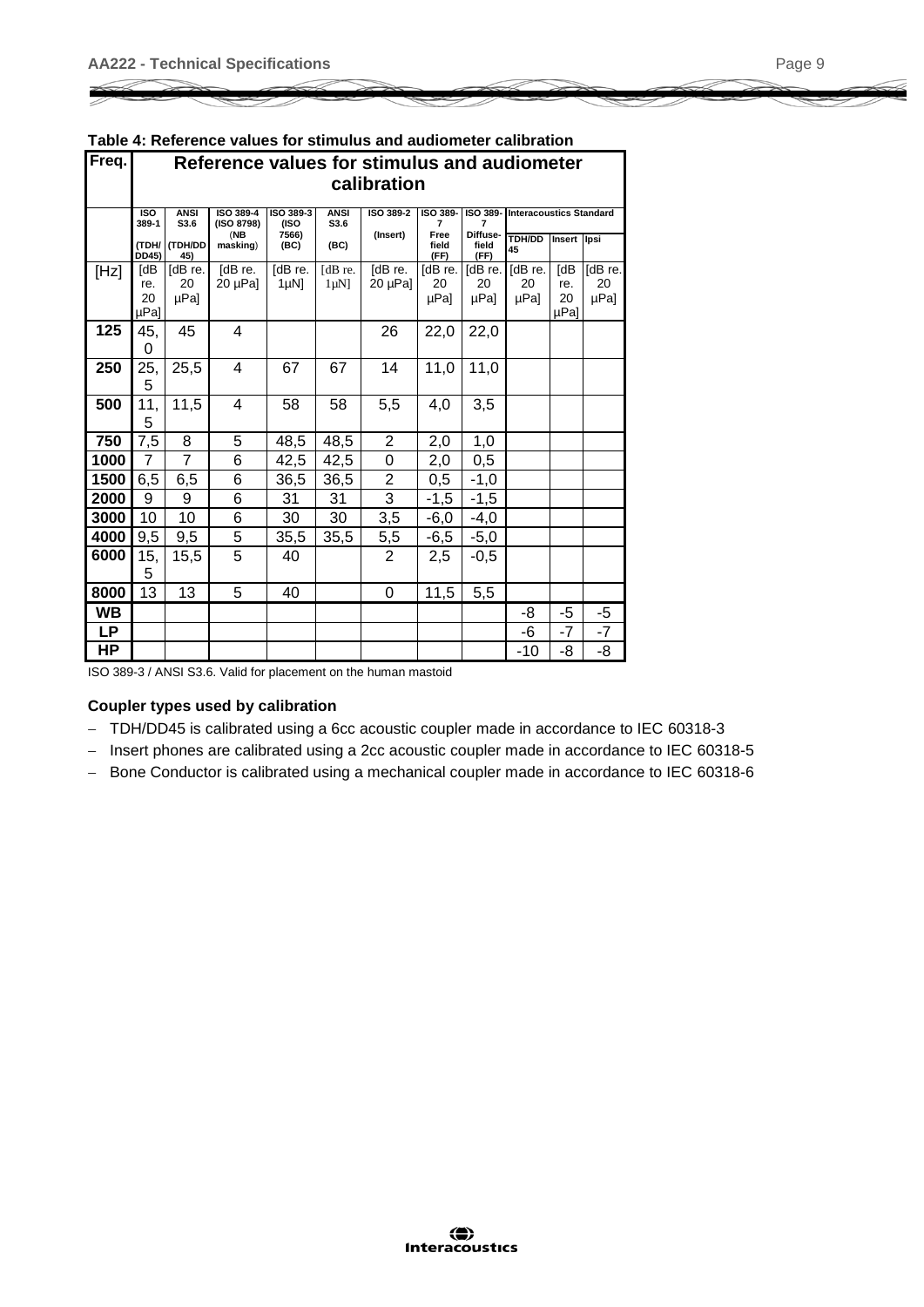### **Tabe 5. Specification of input/output connections**

| <b>Inputs</b>           | Connector<br>type      | <b>Electrical properties</b>        |                                                                                              |
|-------------------------|------------------------|-------------------------------------|----------------------------------------------------------------------------------------------|
| Mains connector         | IEC 60320-1<br>Type C6 | 2.5A/250V AC                        |                                                                                              |
| Patient response        | Jack, 6.3mm<br>stereo  | Handheld switch:                    | Signal is forced to +5V level when<br>activated.                                             |
| CD 1 and 2              | Jack, 3.5mm            | Sensitivity:                        | 9 mV at max volume and 0 Vu                                                                  |
|                         | stereo                 | Impedance:                          | 47.5 k $\Omega$                                                                              |
|                         |                        | Freq. Response:                     | 75-12000 Hz $\pm$ 3dB                                                                        |
| Microphone              | Jack, 3.5 mm<br>stereo | Type:<br>Sensitivity:<br>Impedance: | Electret or 2000 $\Omega$ dynamic<br>microphone.<br>100 µV at max volume for 0 Vu<br>reading |
|                         |                        | Freg.Response:                      | 47.5 k $\Omega$                                                                              |
|                         |                        | Electret bias:                      | 90-20kHz                                                                                     |
|                         |                        |                                     |                                                                                              |
|                         |                        |                                     | 6.2V through 4.75 k $\Omega$ (1.3 mA)                                                        |
| Talk Back<br>microphone | Jack, 6,3 mm<br>stereo | As for Microphone                   |                                                                                              |
| Outputs:                |                        |                                     |                                                                                              |
|                         |                        |                                     |                                                                                              |
| Phones, Left/<br>Right  | Jack, 6.3mm<br>mono    | Voltage:<br>Min. load impedance:    | Up to 5.5V rms. by 10 $\Omega$ load<br>5Ω                                                    |
| Bone conductor          | Jack, 6.3mm<br>mono    | As for Phones,<br>Left/Right        |                                                                                              |
| Free Field 1, 2         | Phono                  | Voltage:                            | Up to 8.0V rms. by 100 $\Omega$ load                                                         |
|                         |                        | Min. load impedance:                | $100\Omega$                                                                                  |
|                         |                        | Freq. response:                     | 75-12000 Hz +/-3dB                                                                           |
|                         |                        | Output impedance:                   | 500 ohm                                                                                      |
| Monitor                 | Jack, 6.3mm            | Voltage:                            | Up to 2.0V rms. by $8\Omega$ load                                                            |
|                         | mono                   | Min. load impedance:                | $\Omega$                                                                                     |
| Phones.                 | Jack, 6.3mm            | Voltage:                            | Up to 5.5V rms. by 10 $\Omega$ load                                                          |
| Contralateral           | mono                   | Min. load impedance:                | 5Ω                                                                                           |
| (Insert masking)        |                        |                                     |                                                                                              |
| Transducer              | CANON, 15              | Pin 1:                              | Press. 1 signal                                                                              |
|                         | pole                   | Pin 2:                              | 12V                                                                                          |
|                         |                        | Pin 3:                              | $-12V$                                                                                       |
|                         |                        | Pin 4:                              | Remote key/detection                                                                         |
|                         |                        | Pin 5:                              | Probe tone                                                                                   |
|                         |                        | Pin 6:                              | Mic. signal                                                                                  |
|                         |                        | Pin 7:                              | <b>LED blue</b>                                                                              |
|                         |                        | Pin 8:                              | Press. 2 signal                                                                              |
|                         |                        | Pin 9:                              | LED green                                                                                    |
|                         |                        | Pin 10:                             | Ipsi Stim. Gnd.                                                                              |
|                         |                        | Pin 11:                             | Ipsi Stim. Signal                                                                            |
|                         |                        | Pin 12:                             | Probe tone Gnd.                                                                              |
|                         |                        | Pin 13:                             | Gnd.                                                                                         |
|                         |                        | Pin 14:                             | Vref., 5V                                                                                    |
|                         |                        | Pin 15:                             | LED red                                                                                      |
| Data I/O:               |                        |                                     |                                                                                              |
| USB                     | USB type"B"            | USB port for<br>communication       | See appendix A in service manual<br>for detailed information                                 |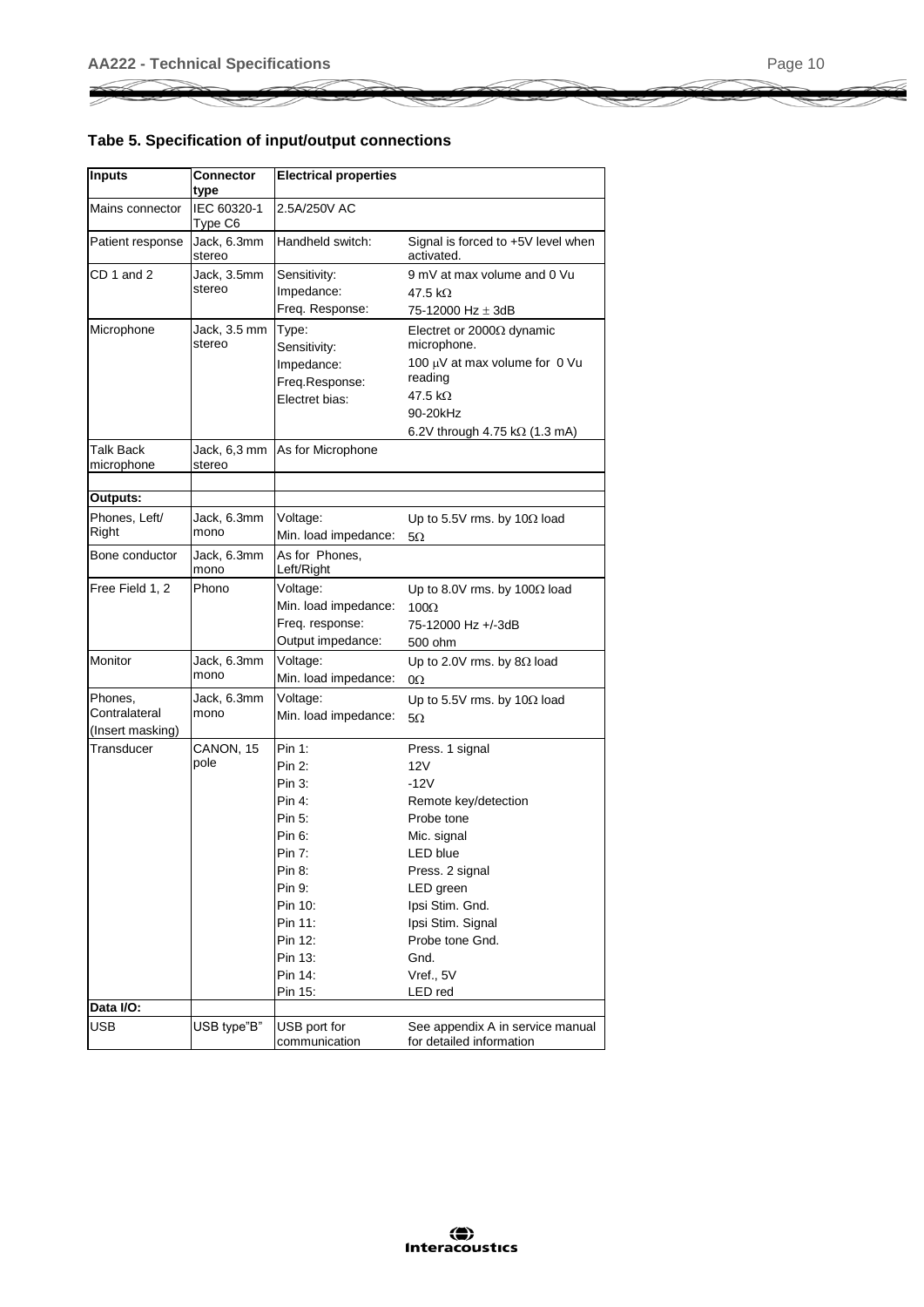#### **Table 6: General properties for earphones.**

|                                                                                                                                                                                                                                                                                                                      | իր այի առանան է առաջ հեռավորական ա<br>Sound attenuation values for earphones |                            |  |
|----------------------------------------------------------------------------------------------------------------------------------------------------------------------------------------------------------------------------------------------------------------------------------------------------------------------|------------------------------------------------------------------------------|----------------------------|--|
| Frequency                                                                                                                                                                                                                                                                                                            |                                                                              | Attenuation                |  |
|                                                                                                                                                                                                                                                                                                                      | TDH/DD45 with MX41/<br>AR or PN 51 cushion                                   | EAR-Tone 3A<br>EAR-Tone 5A |  |
| $[Hz] % \includegraphics[width=0.9\columnwidth]{figures/fig_2b} \caption{The average mass of the parameter $\gamma$ (top) and the average mass of the parameter $\gamma$ (bottom) and the average mass of the parameter $\gamma$ (bottom) and the average mass of the parameter $\gamma$ (bottom).} \label{fig:1} %$ | [dB]                                                                         | [dB]                       |  |
| 125                                                                                                                                                                                                                                                                                                                  | 3                                                                            | 33,5                       |  |
| 160                                                                                                                                                                                                                                                                                                                  | $\overline{\mathbf{4}}$                                                      |                            |  |
| 200                                                                                                                                                                                                                                                                                                                  | 5                                                                            |                            |  |
| 250                                                                                                                                                                                                                                                                                                                  | 5                                                                            | 34,5                       |  |
| 315                                                                                                                                                                                                                                                                                                                  | 5                                                                            |                            |  |
| 400                                                                                                                                                                                                                                                                                                                  | $6\phantom{1}6$                                                              |                            |  |
| 500                                                                                                                                                                                                                                                                                                                  | $\overline{7}$                                                               | 34,5                       |  |
| 630                                                                                                                                                                                                                                                                                                                  | 9                                                                            |                            |  |
| 750                                                                                                                                                                                                                                                                                                                  | $\blacksquare$                                                               |                            |  |
| 800                                                                                                                                                                                                                                                                                                                  | 11                                                                           |                            |  |
| 1000                                                                                                                                                                                                                                                                                                                 | 15                                                                           | 35,0                       |  |
| 1250                                                                                                                                                                                                                                                                                                                 | 18                                                                           |                            |  |
| 1500                                                                                                                                                                                                                                                                                                                 | $\overline{\phantom{a}}$                                                     |                            |  |
| 1600                                                                                                                                                                                                                                                                                                                 | 21                                                                           |                            |  |
| 2000                                                                                                                                                                                                                                                                                                                 | 26                                                                           | 33,0                       |  |
| 2500                                                                                                                                                                                                                                                                                                                 | 28                                                                           |                            |  |
| 3000                                                                                                                                                                                                                                                                                                                 | $\blacksquare$                                                               |                            |  |
| 3150                                                                                                                                                                                                                                                                                                                 | 31                                                                           |                            |  |
| 4000                                                                                                                                                                                                                                                                                                                 | 32                                                                           | 39,5                       |  |
| 5000                                                                                                                                                                                                                                                                                                                 | 29                                                                           |                            |  |
| 6000                                                                                                                                                                                                                                                                                                                 | $\blacksquare$                                                               |                            |  |
| 6300                                                                                                                                                                                                                                                                                                                 | 26                                                                           |                            |  |
| 8000                                                                                                                                                                                                                                                                                                                 | 24                                                                           | 43,5                       |  |